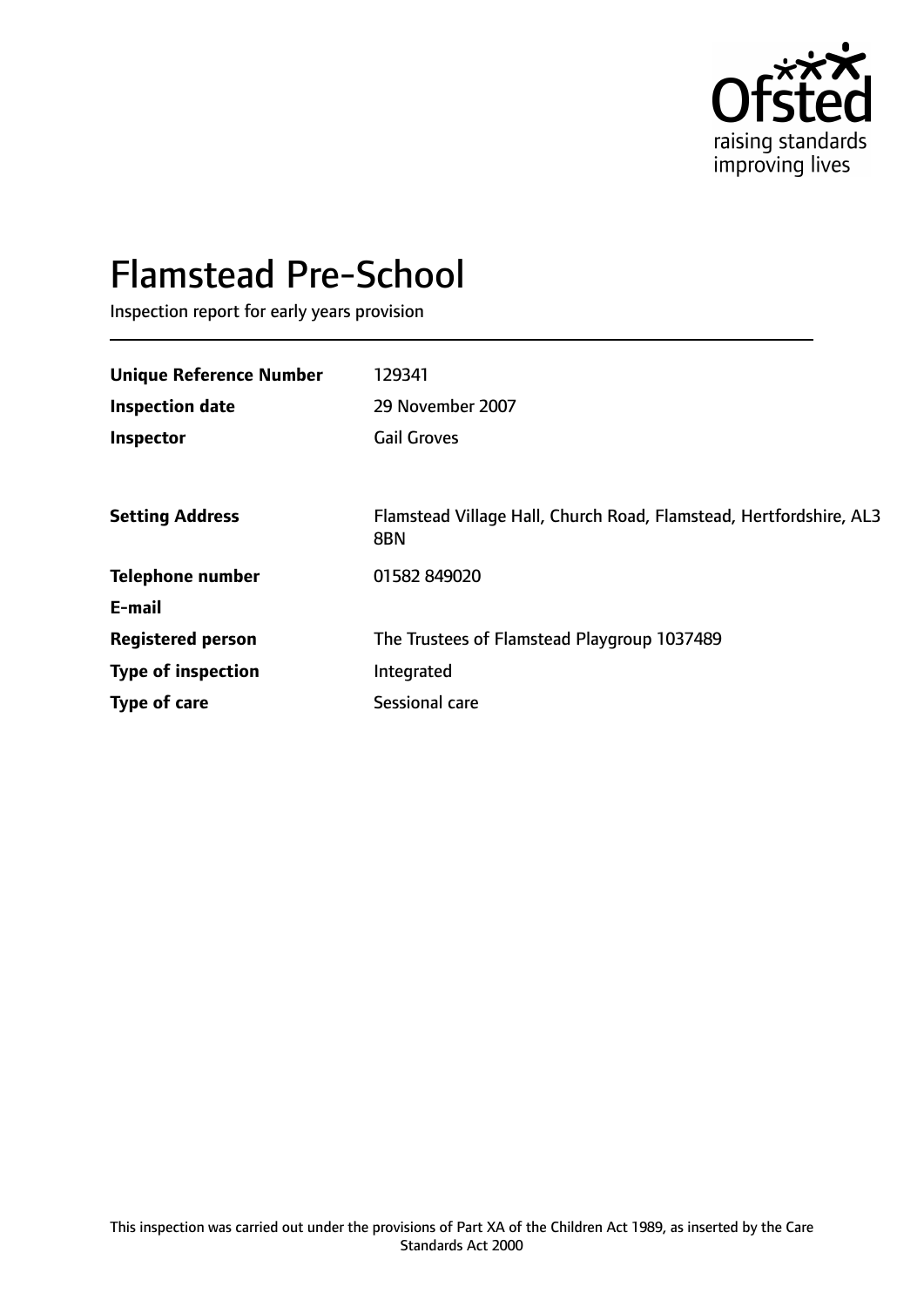#### **ABOUT THIS INSPECTION**

The purpose of this inspection is to assure government, parents and the public of the quality of childcare and, if applicable, of nursery education. The inspection was carried out under Part XA Children Act 1989 as introduced by the Care Standards Act 2000 and, where nursery education is provided, under Schedule 26 of the School Standards and Framework Act 1998.

This report details the main strengths and any areas for improvement identified during the inspection. The judgements included in the report are made in relation to the outcomes for children set out in the Children Act 2004; the National Standards for under 8s day care and childminding; and, where nursery education is provided, the *Curriculum guidance for the foundation stage.*

The report includes information on any complaints about the childcare provision which Ofsted has received since the last inspection or registration or 1 April 2004 whichever is the later.

#### **The key inspection judgements and what they mean**

*Outstanding: this aspect of the provision is of exceptionally high quality Good: this aspect of the provision is strong Satisfactory: this aspect of the provision is sound Inadequate: this aspect of the provision is not good enough*

For more information about early years inspections, please see the booklet *Are you ready for your inspection?* which is available from Ofsted's website: *www.ofsted.gov.uk.*

## **THE QUALITY AND STANDARDS OF THE CARE AND NURSERY EDUCATION**

On the basis of the evidence collected on this inspection:

The quality and standards of the care are satisfactory. The registered person meets the National Standards for under 8s day care and childminding.

The quality and standards of the nursery education are satisfactory.

#### **WHAT SORT OF SETTING IS IT?**

Flamstead Pre-school has been open for more than 20 years and operates from two rooms in the village hall in Flamstead, near St Albans in Hertfordshire. A maximum of 24 children may attend the pre-school at any one time. It is open from Monday to Thursday from 09.15 to 11.45 during school term time only. All children share access to a secure enclosed outdoor play area.

There are currently 28 children from two to three years on roll. Of these, seven children receive funding for nursery education. Children come from the local area and surrounding villages. The pre-school supports children with learning difficulties and/or disabilities and children who speak English as an additional language but there are currently no such children attending.

The pre-school employs four staff. The manager is a qualified teacher and one member of staff is working towards a qualification.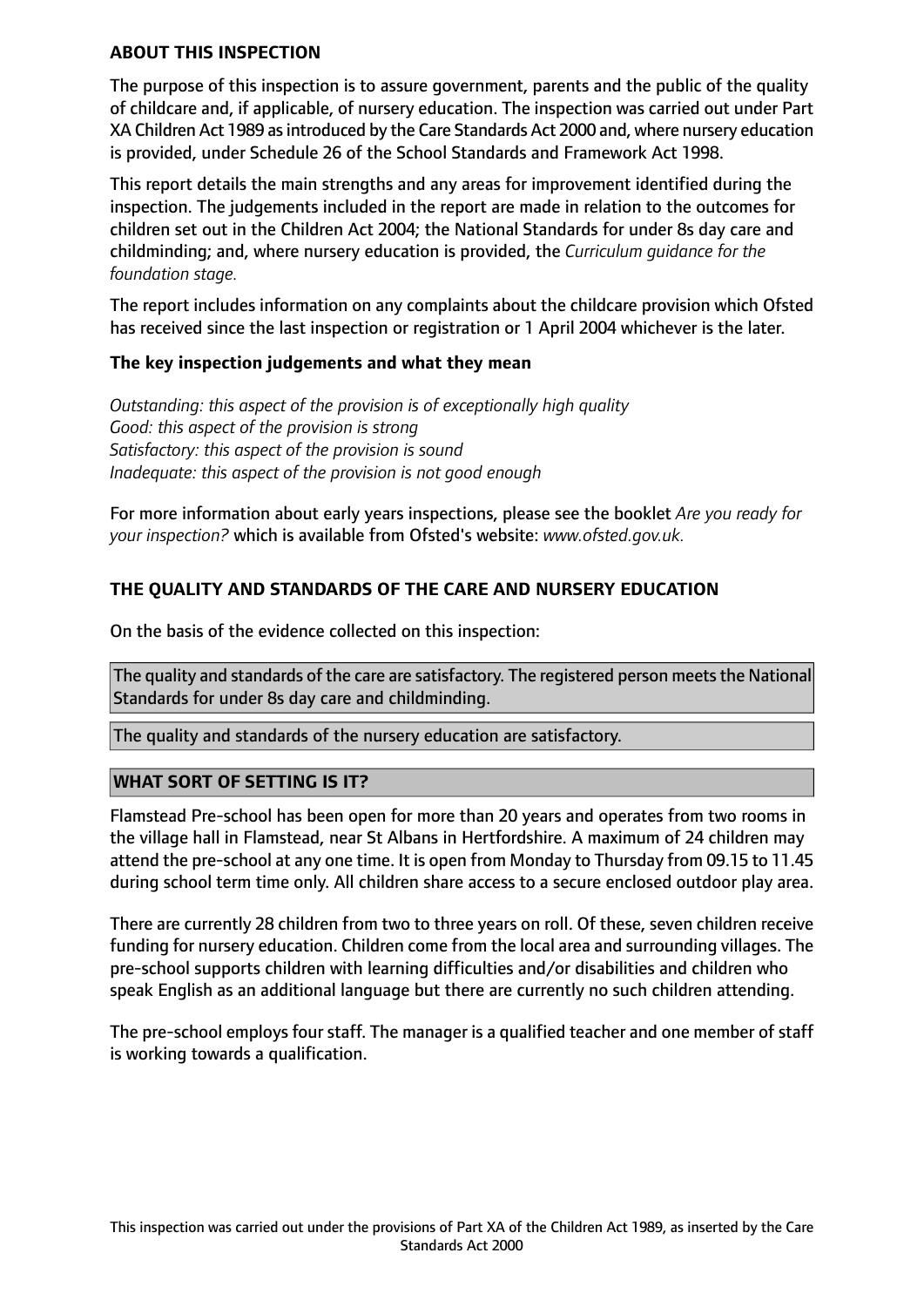#### **Helping children to be healthy**

The provision is satisfactory.

Children are protected from infection and are appropriately taken care of if they have an accident or become ill because staff follow current and appropriate environmental health and hygiene guidelines, policies and procedures. For example, all staff hold current first aid certificates, children with infectious illnesses are excluded for appropriate periods of time to prevent the spread of infection and there are procedures in place to ensure that children with particular medical needs are well supported. In addition, children learn to understand simple health and hygiene practices so that they develop good hygiene routines for later life. For example, they wash their hands before eating and after using the toilet or taking part in messy play and clearly understand that this is a necessary part of their routine. Staff also encourage children to become aware of when they need to wipe their nose and support them to do so independently.

Children are encouraged to enjoy a wide variety of healthy snacks and as a result, they are developing good eating habits. They are given a choice of two or three different healthy options such as fruit, vegetables, cheese, bread or crackers each day and are encouraged to widen their tastes by sampling these different foods. Their health and dietary needs are discussed with their parents before they begin to attend and staff are careful to ensure that these are met. As part of their planned topic work children also have some opportunities to learn about their bodies and the effect that exercise and healthy food has on them. Consequently, they are beginning to develop an understanding about what they need to do in order to lead a healthy lifestyle.

Children take part in regular physical activity both indoors and outdoors and are developing good muscle skills and coordination. Inside they enjoy a daily music and movement session in which they dance and move freely to music and there is always a piece of physical play equipment such as a balance beam, climbing frame or rocker, that children can independently access during the morning's free play session. Outside they pedal bikes, balance on scooters and develop hand and eye coordination as they use bats and balls or throw and catch bean bags. The daily routine is carefully planned to ensure that active play is balanced with less strenuous activities. As a result, children can rest according to their needs and can take part in the play and learning opportunities provided for them without becoming overtired.

#### **Protecting children from harm or neglect and helping them stay safe**

#### The provision is satisfactory.

Children are cared for in a welcoming, secure and safe indoor and outdoor environment in which the risks to their safety are minimised. As a result, they can move around and access resources safely and independently. For example, staff carry out risk assessments and daily safety checks to ensure that all areas of the premises are safe. The front door is monitored during arrival and departure times so that children cannot leave the premises unsupervised and the door into the main hall has a safety device to prevent children from closing it on their fingers. The outside play area is made secure with a wooden gate when children are outside playing. Children use well maintained suitable and safe equipment which meets their differing needs. Resources are clean, checked regularly and any broken items are discarded. Consequently, children are able to play and take part in activities safely.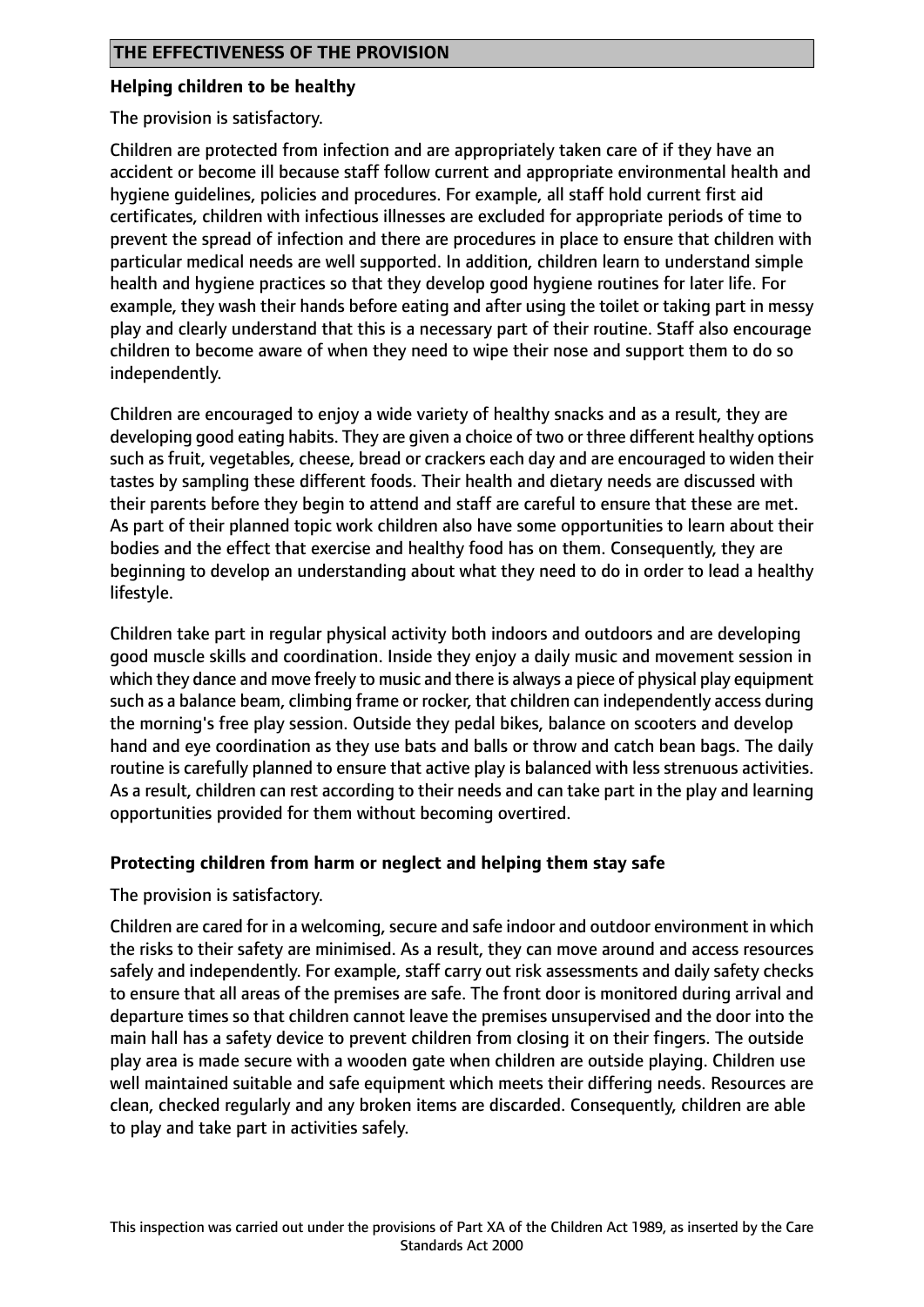Appropriate procedures help to keep children safe on outings and walks in the local environment. For example, children hold hands with an adult or each other, they are not allowed to walk ahead of the lead adult and staff are vigilant that children stay close together as a group. Children have some opportunities to learn to keep themselves safe through practical experiences within their daily routine. For example, they regularly practise the emergency evacuation procedure, know that they must not run in pre-school and learn how to cut vegetables safely with sharp knives. When they go out for walks to the local shop they discuss road safety rules and learn that they need to stop, look and listen for cars before crossing the road.

Children are also safeguarded because staff understand their role in child protection and are able to put appropriate procedures into practice when necessary. For example, staff understand the need to record any concerns that they may have about a child's welfare and well-being. Also, the required contact details are readily to hand on the notice board and in a pre-school file should they need to report any such concerns to the appropriate authority. In addition, parents and carers are required to notify the group if their child is being collected by someone other than themselves and there is a password system in place for each child to ensure that they are only given into the care of the correct person. However, the group's child protection policy reflects out of date information and as a result, parents are not correctly informed about how their children's welfare is being safeguarded.

## **Helping children achieve well and enjoy what they do**

The provision is satisfactory.

Children settle well and are happy in the setting. Consequently, they confidently join in the range of interesting planned activities and spontaneous events which are provided for them. Staff have regard to the 'Birth to three matters' framework when they plan activities for young children in order that these support their development and learning. However, the creative activities available to children are often adult led and are restricted by the use of pre-cut shapes and specific colours and materials. Therefore, they do not have sufficient opportunities to use their natural curiosity as learners to fully explore and develop their imagination creatively. Children are becoming confident to make decisions, explore and investigate. For example, they decide which activities they wish to play with from those put out by the staff and move freely around the room accessing and exploring those activities which interest them. As a result, they are able to extend some of their thinking and learning in ways that are meaningful to them as individuals.

Children relate well to others and show good levels of concentration as they play together in pairs, in small groups and sometimes alone. They respond to adults who are interested in what they do and say and as a result, they are developing good communication and social skills. Consequently, they show curiosity when visitors arrive and confidently question them about what they are doing and why they have come. Staff are careful to understand and meet children's individual needs. For example, young children who are tired at the end of the session are carefully supported when they become fractious and are unable to fully take part in the movement session.

#### Nursery Education

The quality of teaching and learning is satisfactory. Staff have an appropriate knowledge and understanding of the Foundation Stage. They plan the curriculum to promote children's progress towards the early learning goals, offer appropriate challenges to extend children's learning and ensure the inclusion of all children. However, the areas of learning covered by some of the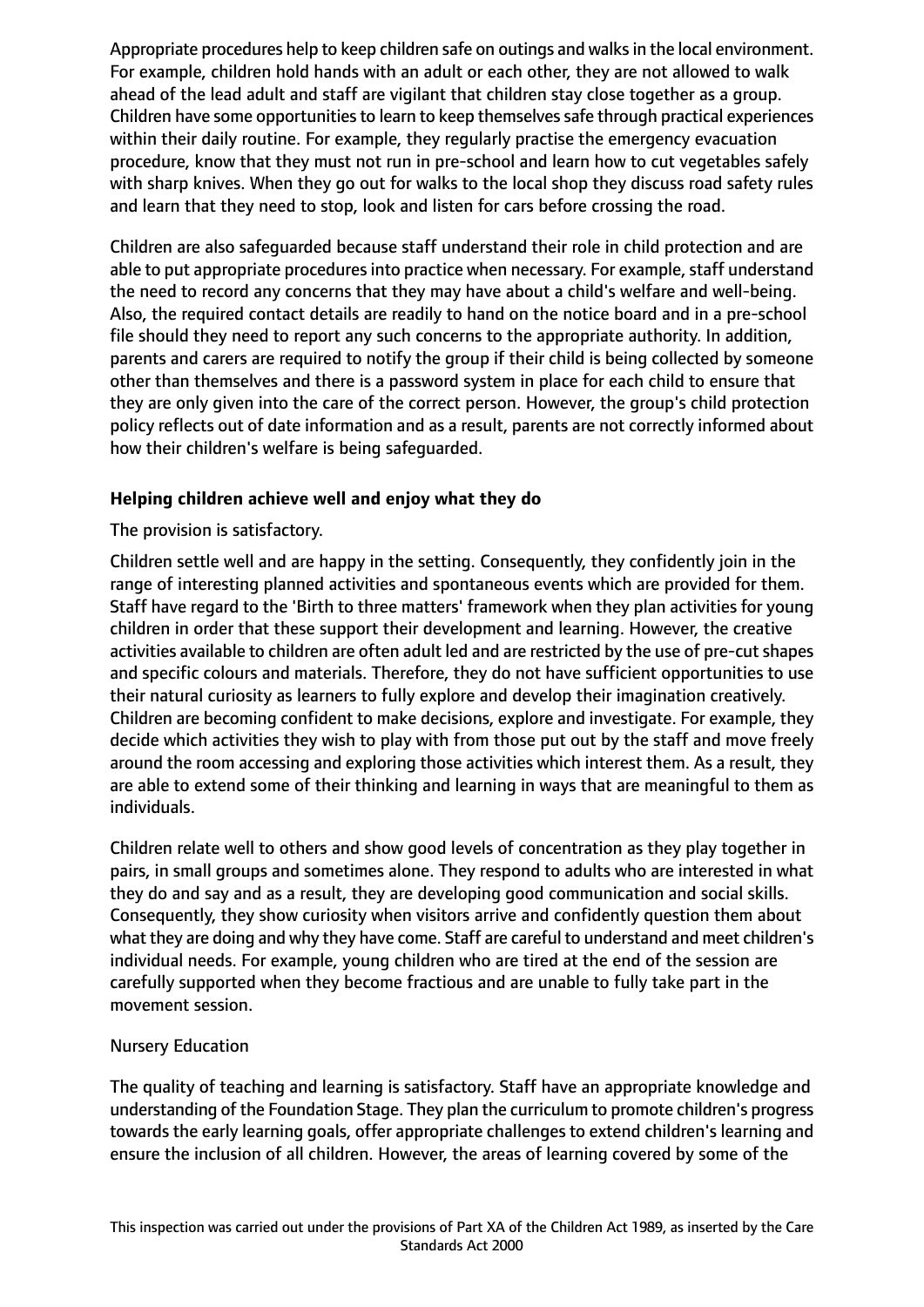planned activities are not indicated on the written plans and as a result, teaching cannot be totally consistent and staff cannot fully monitor that they are providing a broad and balanced curriculum. Staff are now developing a way to use their assessments of children's progress to guide their future planning and teaching and to meet children's individual needs. This is not yet firmly established.

Staff generally use teaching methods that help children learn effectively. For example, they use open-ended questions to develop children's thinking and language and ensure that they have gained children's full attention before beginning group activities. Staff make very effective use of their time as well as the available resources and accommodation in order to develop and support children's learning. For example, they spend all of their time interacting with the children and have clearly defined roles within sessions so that these run smoothly and children do not become bored waiting whilst activities are organised. The large room is well laid out to provide clearly defined areas for different kinds of play and when cleared provides a useful space for large scale group activities such as music and movement.

Children show positive attitudes to learning, are involved and interested throughout the session and eagerly take part in activities such as circle time. They are developing appropriate self-care skills and are beginning to show independence as they confidently access the toilet and wash their hands without prompting before eating their snack. They are learning to show respect for others by listening to them during 'show and tell' sessions and understand the daily routine and what is required and expected of their behaviour. Children use language in a variety of different ways. For example, for social interactions, to ask questions and to seek help from adults. Resources such as crayons, pencils and scissors are regularly available to enable children to develop hand and eye coordination and to encourage early writing skills. In addition, children have daily opportunities to learn to recognise their written names because they are required to find their name cards when they go for their snack. Children enjoy listening to stories in the cosy book corner as well as during whole group story times and are developing vocabulary and language skills as they do so. Children learn to count and use numbers when singing number rhymes and as part of planned activities and games. They learn about shape through planned topic work and develop ideas about size and volume as they play in the sand and with water and build tall towers with bricks. However, opportunities for children to develop simple calculation and problem solving skills within their everyday activities and routines are missed. As a result, their mathematical development is not fully supported.

Children are developing their understanding about the world around them through planned topic work as well as through practical experiences. For example, they learn about animals and inspects, go for walks in the local community to look at and listen to what is happening around them and play with items such as spaghetti, baked beans and icing sugar to explore what they feel like and to discover what they can do with them. They build and construct using a variety of construction toys and enjoy making adult directed items such as model houses for a topic about their village. They play with toy telephones and cash registers to learn about everyday technology and begin to develop a sense of time as they learn about the difference between old and new. Some opportunities to use paint, dough, clay and glue help children to begin to explore their creative skills in different ways and music and singing forms an important part of the daily routine as they join in enthusiastically with action songs and music and movement sessions. Children's physical development is well supported. They learn to jump, climb, slide, kick, throw, catch and balance using a range of play equipment both inside and outside and to use a variety of tools such as hammers, cutters, rollers and glue spreaders with increasing control.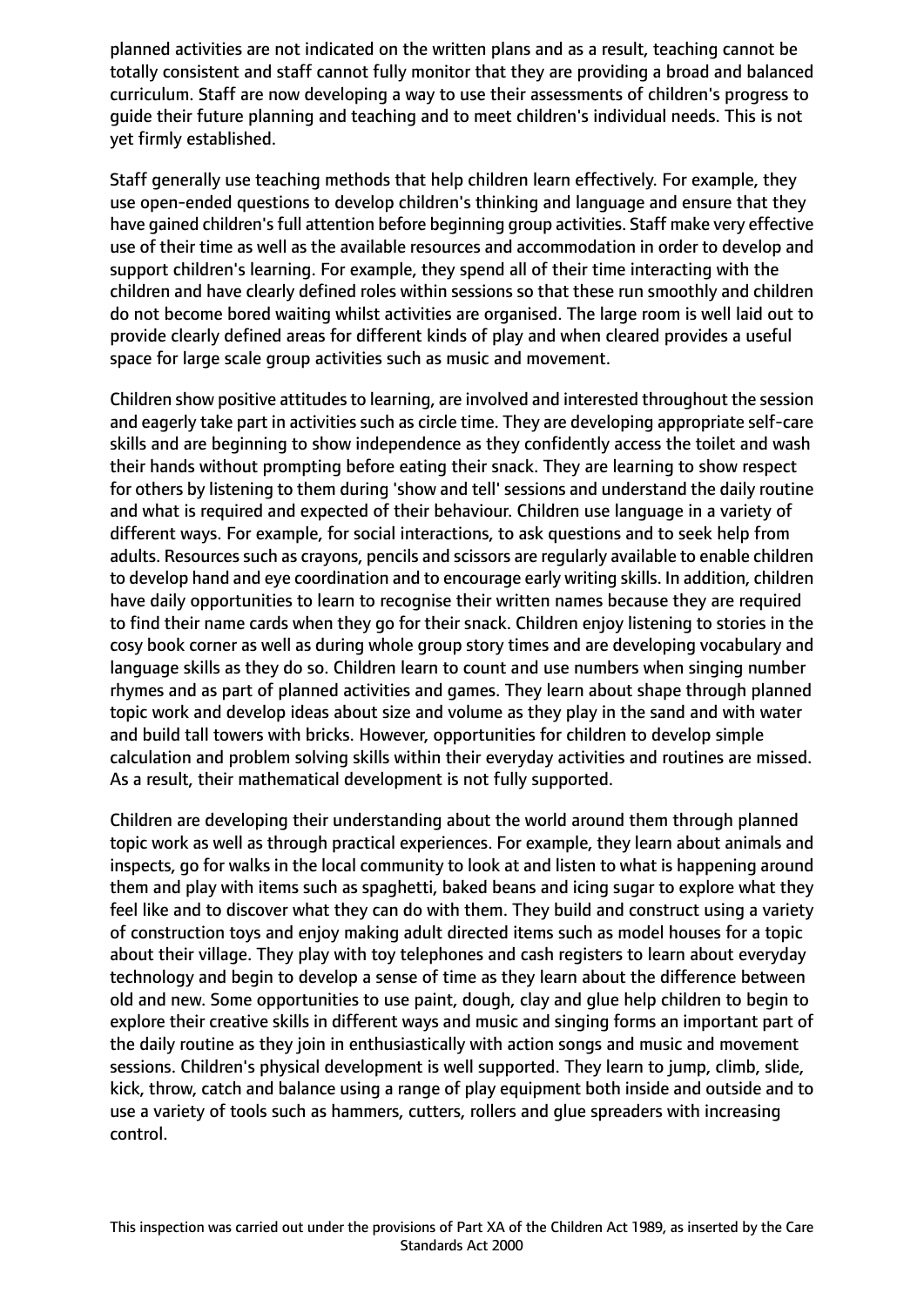## **Helping children make a positive contribution**

The provision is satisfactory.

Children are valued and included and feel a sense of belonging. As a result, they enjoy coming and are very settled. In addition, because they live in small local villages and generally know each other well, the pre-school provides a close knit community. Within their daily routine children have opportunities to make choices and take decisions and are, therefore, developing independence and self-esteem. For example, they can choose whether to play inside or outside and because the group operate a rolling snack time, they can decide when they would like to eat their snack. Their individual needs are met because staff work in partnership with parents and carers. Before their children begin to attend, parents are encouraged to share details such as their children's communication skills, any possible anxieties they may have at being left and any languages other than English which are spoken at home. This allows staff to assess their children's individual needs and to help them to settle more easily. In addition, staff work with parents to ensure that children with learning difficulties and/or disabilities are appropriately supported. However, the detailed complaints policy does not fully reflect recent legislation. As a result, parents are not fully informed about the ways that their concerns will be respected and acknowledged and how they will be informed of factors that potentially impact on the children's well-being.

Children's spiritual, moral, social and cultural development is fostered. Staff have appropriate expectations for children's behaviour, use age-appropriate methods to encourage them to understand what is required of them and always recognise and value their efforts and achievements. Consequently, children develop self-esteem and behave well. Sharing and taking turns are encouraged at all times and children understand that they must wait for a turn to have their snack if there are no free chairs at the snack table for them to sit on. As a result, they are becoming aware of their own needs and are learning to respect the needs of others. Children learn to work harmoniously with others as they play circle games such as 'pass the squeeze' and help to tidy away the toys when it is time to do so. As a result, they are developing good social skills. They also benefit from some activities and resources which help them value diversity and develop a positive awareness of the differences and similarities between people. For example, as part of topic called 'All about Me' they look at and draw themselves, noting the colour of their hair and eyes and how these are different or the same as other children's. They are also encouraged to become aware of other cultures as they taste Chinese food and listen to Chinese music as they learn about Chinese New Year.

The partnership with parents and carers of children in receipt of funding for early education is satisfactory. Daily informal discussions with staff at the beginning or end of sessions allow parents opportunities to share any ongoing observations they may wish to make about their children. However, more formal ways for staff to share information about children's achievements and progress are currently in the process of being developed. These will allow parents opportunities to look at their children's individual records and to discuss them with their keyworker. Consequently, parents can provide an input to these records which will enhance children's development and learning.

Parents are provided with appropriate information about the setting and its provision and are encouraged to have some involvement with their children'slearning. For example, the pre-school sends out newsletters which tells parents what topics they will be covering and every day a white board is displayed at the end of the session listing what the children have been doing and playing with. Parents are also encouraged to share their expertise with the children. For example, by visiting the group to play their saxophone or by bringing their tractor to pre-school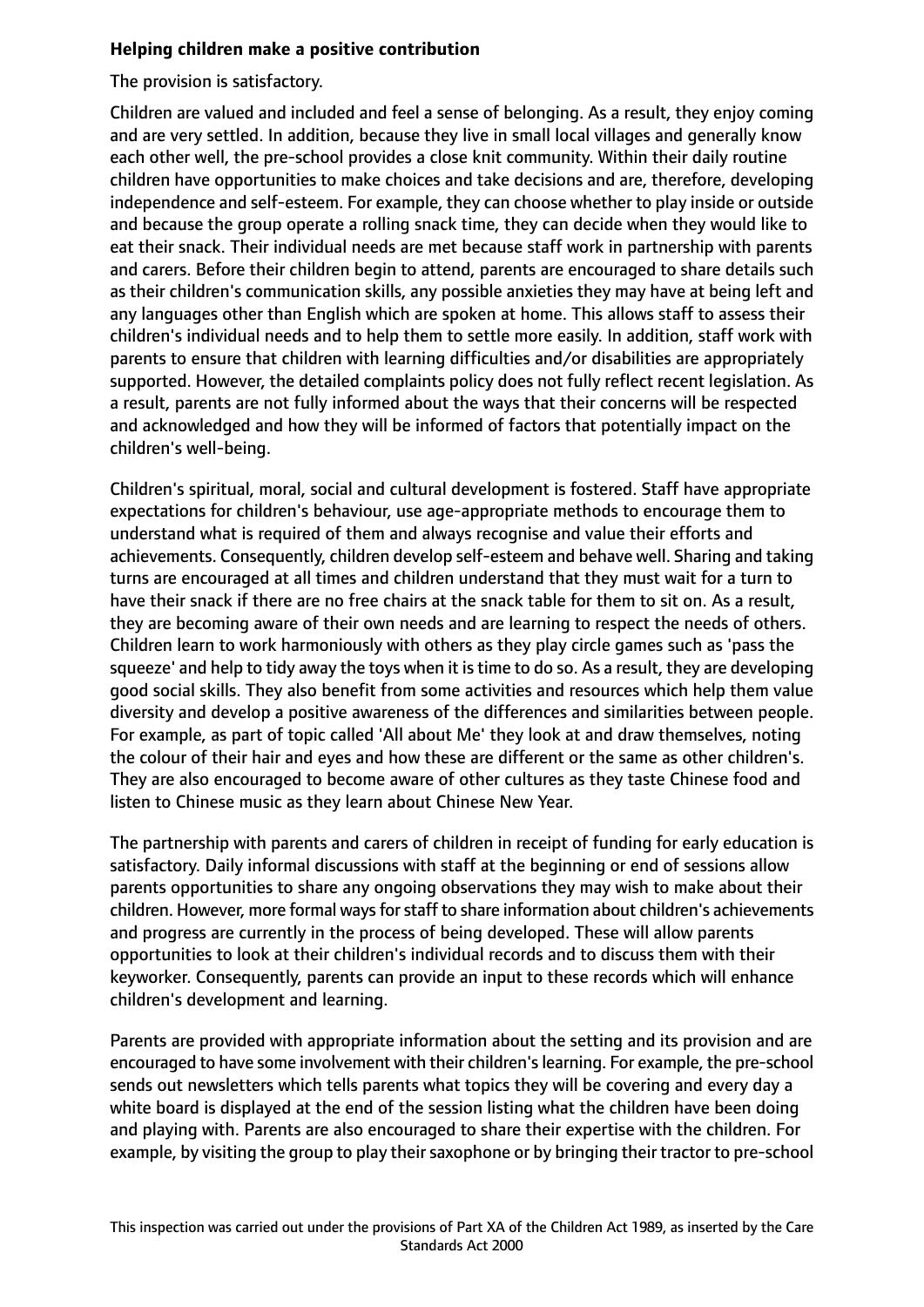for children to look at as part of learning about the nursery rhyme 'Old MacDonald'. However, parents are not given sufficiently useful information about how or what the pre-school's routines and activities help children to learn. As a result, they cannot fully support and continue children's learning at home.

# **Organisation**

The organisation is satisfactory.

Staff have a high regard for the well-being of all children, a clear sense of purpose and a strong commitment to improvement. For example, they actively seek support from the local authority's development worker in order to improve their practice and following her visit, ensure that any suggestions she makes are quickly put into place. Consequently, children's care, learning and play is positively enhanced. Recruitment and vetting procedures are appropriate and contribute to children being protected and cared for by staff with knowledge and understanding of child development. For example, the pre-school leader is a qualified teacher and her deputy is working towards an appropriate early years qualification. In addition, the staff appraisal system that has recently been put into place will enable future training needs to be identified and will contribute positively to the setting's continuing improvement. All of the necessary documentation for the safe and efficient management of the setting is in place and record keeping systems are used appropriately to meet children's needs. The pre-school's policies and procedures generally work in practice to promote positive outcomes for children.

The setting's effective use of time, space and staff deployment contributes to children's good health, safety, enjoyment and achievement, and ability to take an active part in the setting. For example, staff work well as a team and move around the room to where they are most needed to support and develop children's play and learning. As a result, children have many opportunities to interact with different staff. The room is laid out attractively to provide children with a colourful and stimulating learning environment and space is used flexibly to allow children to work and play in small groups as well large groups, to have some free choice of activities as well as to take part in some focused learning.

The leadership and management of early education is satisfactory. The pre-school leader motivates staff and children, has built a committed staff team and acts as good role model. Improvements in the organisation of nursery education such as improved planning systems, formalised assessments of children's achievements and progress and the development of the provision for outside play, are in the process of being incorporated into the group's operational plan. Also, a system to monitor and evaluate the group's provision for nursery education has been put into place within the last few weeks. As a result, the group demonstrates an ability to assess its own strengths and weaknesses appropriately and has a good capacity for ongoing improvement. Therefore, children's education is being further enhanced.

Overall children's needs are met.

# **Improvements since the last inspection**

At the last care inspection the pre-school was asked to devise procedures for staff induction, for dealing with an accident and for supporting a child for whom English is an additional language. They have now formulated appropriate written procedures for these situations. As a result, children's health and development can be more fully supported and new staff are well informed about the operational plan and can quickly become an effective member of the team. The setting also agreed to create an inventory of equipment. They have now done so and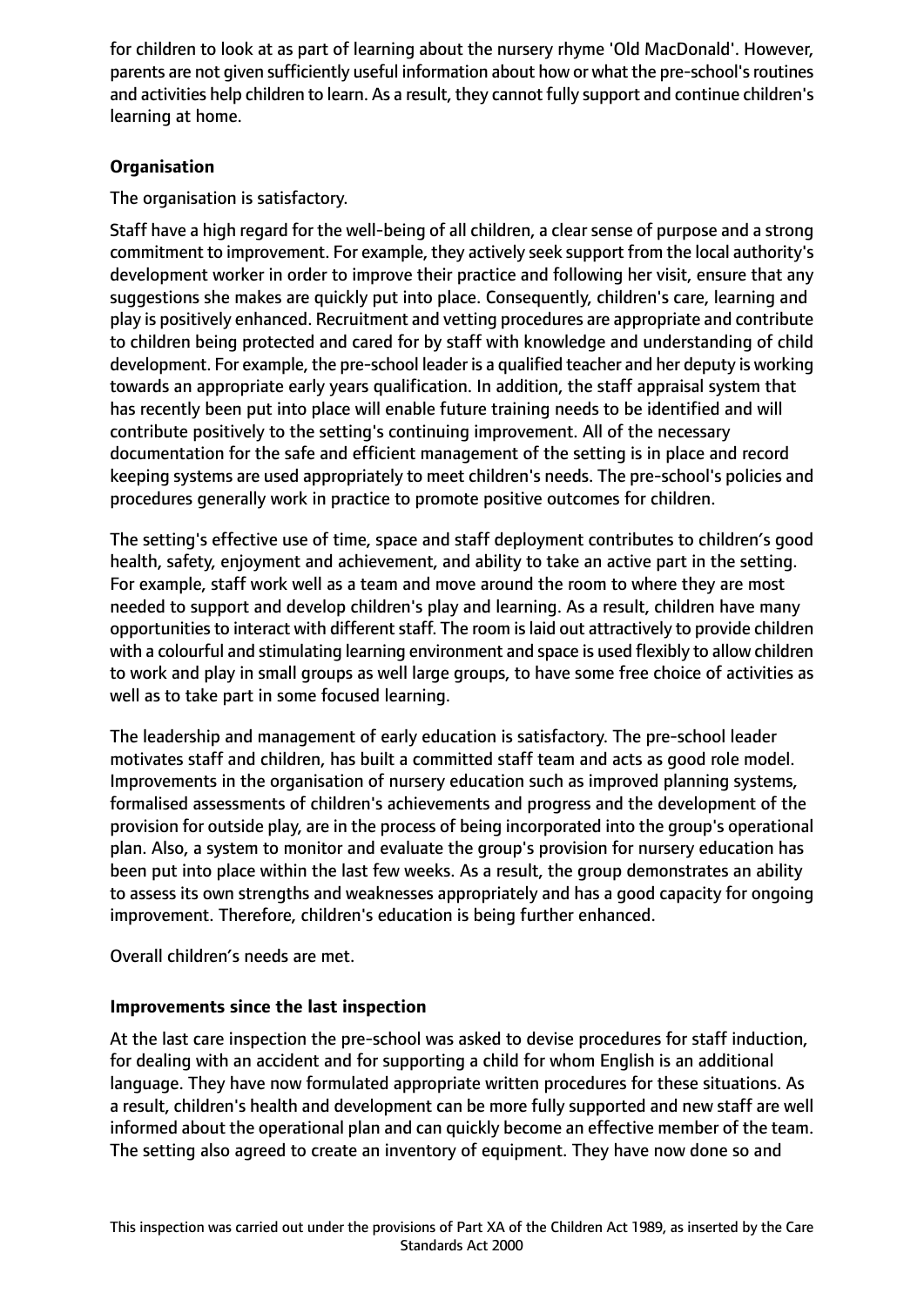consequently, they are more able to identify any gaps in their provision and to improve the selection of resources that are available to children. As a result, children's learning and development is enhanced.

Following the last inspection of nursery education, the key issues identified for improvement were to review the curriculum planning, make assessments and records of children's progress and to improve staff knowledge and understanding of the Foundation Stage. Since the last inspection there has been a change in the staffing and leadership of the pre-school. The new pre-school leader has been very proactive in developing these areas and new curriculum planning systems are now in place and written records of children's progress have been devised. However, these have only recently been introduced and are still being developed. Therefore, a further recommendation regarding planning has been made following the current inspection. Some staff training has taken place so that children's learning and development can be more effectively supported.

A further key issue identified the need to provide routine opportunities for child led creative activities. A daily creative activity is planned into the curriculum but this tends to be structured to provide an end product and is usually adult directed. Staff have very recently sought to improve this by providing more opportunities for children to experiment and be creative but these remain limited and so a further recommendation has been made following this inspection.

#### **Complaints since the last inspection**

Since the last inspection there have been no complaints made to Ofsted that required the provider or Ofsted to take any action in order to meet the National Standards.

The provider is required to keep a record of complaints made by parents, which they can see on request. The complaints record may contain complaints other than those made to Ofsted.

# **THE QUALITY AND STANDARDS OF THE CARE AND NURSERY EDUCATION**

On the basis of the evidence collected on this inspection:

The quality and standards of the care are satisfactory. The registered person meets the National Standards for under 8s day care and childminding.

The quality and standards of the nursery education are satisfactory.

#### **WHAT MUST BE DONE TO SECURE FUTURE IMPROVEMENT?**

#### **The quality and standards of the care**

To improve the quality and standards of care further the registered person should take account of the following recommendation(s):

- review the written statement of the arrangements in place for the protection of children to ensure that it is in accordance with Local Safeguarding Children Board procedures
- increase the opportunities for children to initiate a range of their own creative activities so that they can use their imagination and build on their natural curiosity as learners
- •review the complaints procedure to ensure that it fully reflects recent legislation.